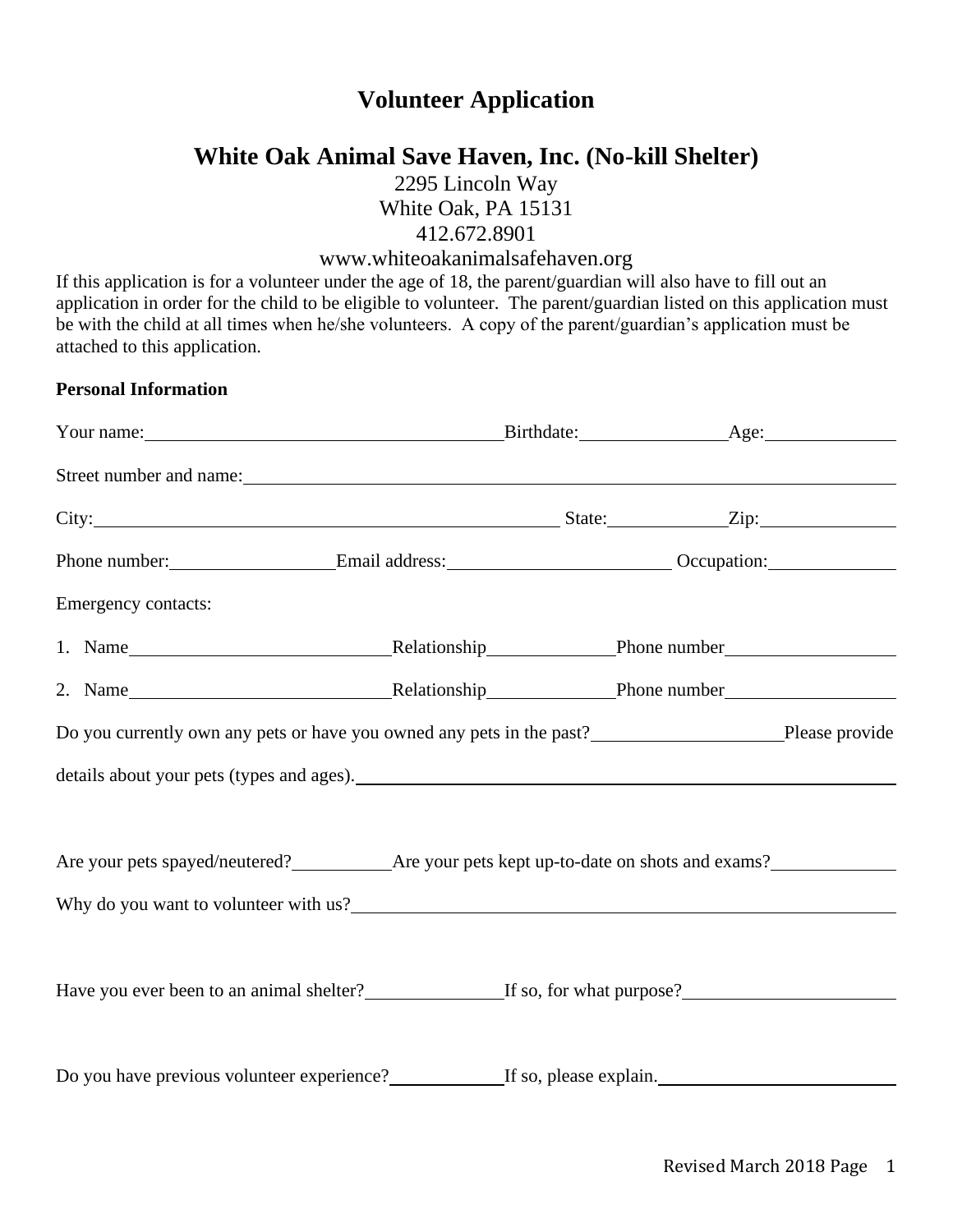Are you volunteering to fulfill a community service requirement? If so, for whom?

Are you comfortable working with the general public, as volunteering at White Oak Animal Safe Haven

requires contact with the general public, even if you are working in direct animal care?

**Interests** (Please check all opportunities that interest you)**:**

**Cat Care Giver** (including, but not limited to, cleaning, changing, and replenishing kennel cages, rugs, blankets, toys, water and food bowls, trash, and litter; monitor and report cat health; general housekeeping; report any concerns to shelter staff; socialize cats and kittens. Age requirement: 14

**Dog Care Giver** (including, but not limited to, cleaning, changing, and replenishing kennel cages, rugs, blankets, toys, water and food bowls, and trash; monitor and report dog health; general housekeeping; socialize and walk dogs and puppies. Age requirement: 18

**Fundraising and Special Events** (including, but not limited to, set up and tear down of events, solicitation of donations and sponsorships from the community, distribution of event flyers, communication with public, etc.). Age requirement: varies

Please list any specific qualifications or interests:

**Availability** (Please indicate days and times that you are available. Be sure to update as your availability changes):

**\_\_\_\_\_\_\_\_\_\_\_\_\_\_\_\_\_\_\_\_\_\_\_\_\_\_\_\_\_\_\_\_\_\_\_\_\_\_\_\_\_\_\_\_\_\_\_\_\_\_\_\_\_\_\_\_\_\_\_\_\_\_\_\_\_\_\_\_\_\_\_\_\_\_\_\_\_\_\_\_\_\_\_\_\_\_\_\_\_\_**

| Sunday:   | Monday: | Tuesday:  | Wednesday: |
|-----------|---------|-----------|------------|
| Thursday: | Friday: | Saturday: |            |

Please note any specific requests: